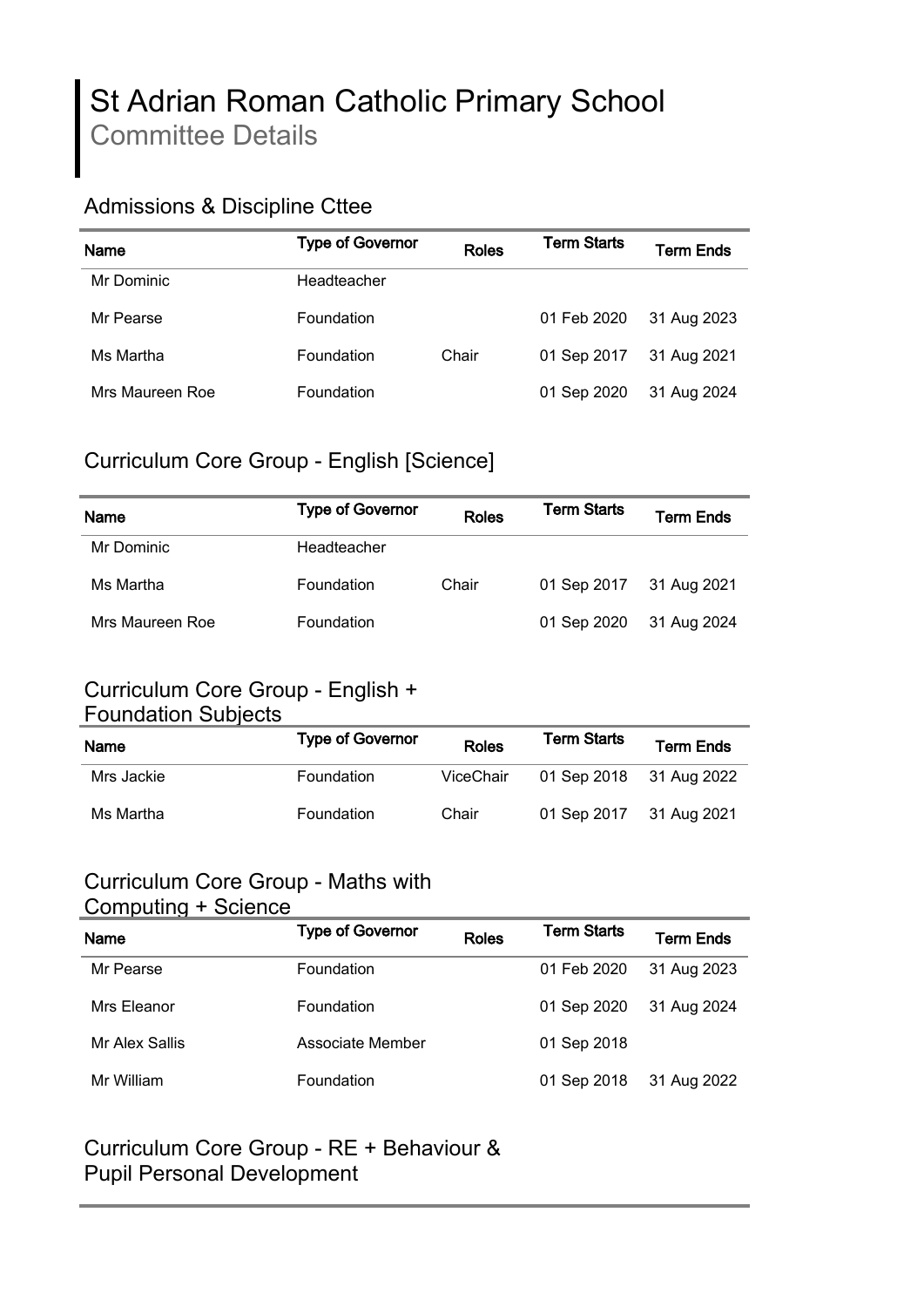| <b>Name</b>     | <b>Type of Governor</b>     | <b>Roles</b> | <b>Term Starts</b> | <b>Term Ends</b> |
|-----------------|-----------------------------|--------------|--------------------|------------------|
| Mr Dominic      | Headteacher                 |              |                    |                  |
| Mr Edward Behan | <b>Foundation</b>           |              | 01 Sep 2020        | 31 Aug 2024      |
| Mr Robin King   | Staff governor              |              | 01 Sep 2018        | 31 Aug 2022      |
| Mrs Maureen Roe | <b>Foundation</b>           |              | 01 Sep 2020        | 31 Aug 2024      |
| Mr Dominic Tang | Local Authority<br>Governor |              | 01 Sep 2020        | 31 Aug 2024      |

# Exclusions & Complaints Panel

| Name            | <b>Type of Governor</b> | <b>Roles</b> | <b>Term Starts</b> | Term Ends   |
|-----------------|-------------------------|--------------|--------------------|-------------|
| Mrs Jackie      | <b>Foundation</b>       | ViceChair    | 01 Sep 2018        | 31 Aug 2022 |
| Ms Martha       | <b>Foundation</b>       | Chair        | 01 Sep 2017        | 31 Aug 2021 |
| Mrs Maureen Roe | Foundation              |              | 01 Sep 2020        | 31 Aug 2024 |

#### Finance Committee

| <b>Name</b>             |       | <b>Type of Governor</b>     | <b>Roles</b> | <b>Term Starts</b> | <b>Term Ends</b> |
|-------------------------|-------|-----------------------------|--------------|--------------------|------------------|
| Mr Dominic              |       | Headteacher                 |              |                    |                  |
| Mrs Eleanor             | Chair | <b>Foundation</b>           |              | 01 Sep 2020        | 31 Aug 2024      |
| Mrs Jackie              |       | Foundation                  | ViceChair    | 01 Sep 2018        | 31 Aug 2022      |
| <b>Business Manager</b> |       | Observer                    |              |                    |                  |
| Ms Martha               |       | Foundation                  | Chair        | 01 Sep 2017        | 31 Aug 2021      |
| Mr Dominic Tang         |       | Local Authority<br>Governor |              | 01 Sep 2020        | 31 Aug 2024      |
| Mr William              |       | Foundation                  |              | 01 Sep 2018        | 31 Aug 2022      |

#### GDPR WG

| Name              |       | <b>Type of Governor</b> | Roles | <b>Term Starts</b> | Term Ends   |
|-------------------|-------|-------------------------|-------|--------------------|-------------|
| Mr Dominic        |       | Headteacher             |       |                    |             |
| Mr Edward Behan   |       | <b>Foundation</b>       |       | 01 Sep 2020        | 31 Aug 2024 |
| Mrs Barbara Bliss |       |                         | Clerk |                    |             |
| Mr Robin King     |       | Staff governor          |       | 01 Sep 2018        | 31 Aug 2022 |
| Ms Martha         | Chair | <b>Foundation</b>       | Chair | 01 Sep 2017        | 31 Aug 2021 |

#### HT's Review Panel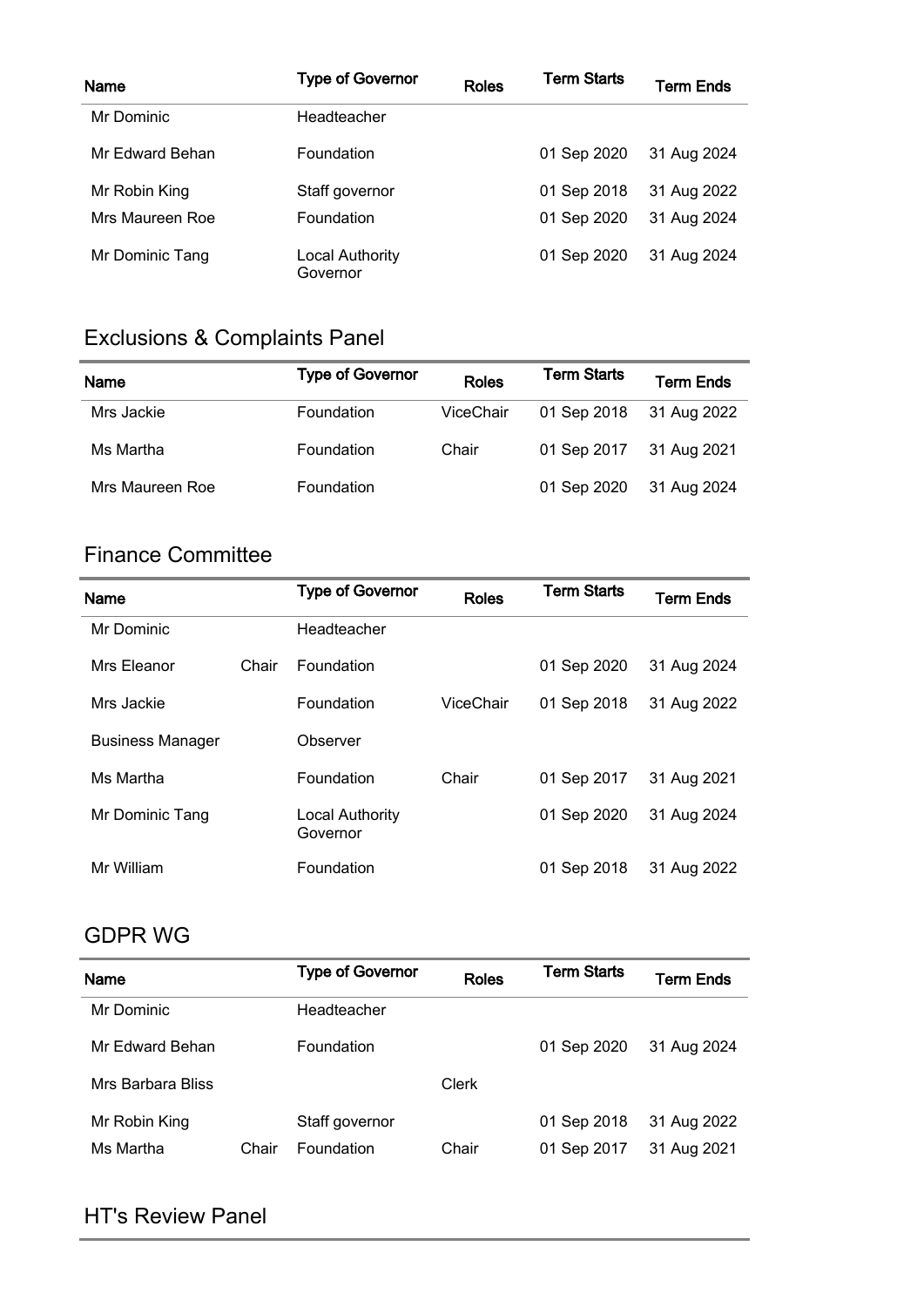| Name            |       | <b>Type of Governor</b> | <b>Roles</b> | <b>Term Starts</b> | <b>Term Ends</b> |
|-----------------|-------|-------------------------|--------------|--------------------|------------------|
| Mrs Jackie      |       | <b>Foundation</b>       | ViceChair    | 01 Sep 2018        | 31 Aug 2022      |
| Ms Martha       | Chair | <b>Foundation</b>       | Chair        | 01 Sep 2017        | 31 Aug 2021      |
| Mrs Maureen Roe |       | Foundation              |              | 01 Sep 2020        | 31 Aug 2024      |

#### Link Governor - Gift Aid

| Name       | <b>Type of Governor</b> | <b>Roles</b> | <b>Term Starts</b>      | <b>Term Ends</b> |
|------------|-------------------------|--------------|-------------------------|------------------|
| Mr William | Foundation              |              | 01 Sep 2018 31 Aug 2022 |                  |

## Link Governor - Nursery

| Name            | <b>Type of Governor</b> | <b>Roles</b> | Term Starts             | <b>Term Ends</b> |
|-----------------|-------------------------|--------------|-------------------------|------------------|
| Mr Edward Behan | <b>Foundation</b>       |              | 01 Sep 2020 31 Aug 2024 |                  |

#### Link Governor - RE

| <b>Name</b>     | <b>Type of Governor</b> | <b>Roles</b> | Term Starts             | <b>Term Ends</b> |
|-----------------|-------------------------|--------------|-------------------------|------------------|
| Mrs Maureen Roe | <b>Foundation</b>       |              | 01 Sep 2020 31 Aug 2024 |                  |

# Link Governor - Reception

| Name            | <b>Type of Governor</b>     | <b>Roles</b> | <b>Term Starts</b>      | <b>Term Ends</b> |
|-----------------|-----------------------------|--------------|-------------------------|------------------|
| Mr Dominic Tang | Local Authority<br>Governor |              | 01 Sep 2020 31 Aug 2024 |                  |

# Link Governor - Safeguarding

| Name            | <b>Type of Governor</b> | <b>Roles</b> | <b>Term Starts</b>      | <b>Term Ends</b> |
|-----------------|-------------------------|--------------|-------------------------|------------------|
| Mrs Maureen Roe | <b>Foundation</b>       |              | 01 Sep 2020 31 Aug 2024 |                  |

#### Link Governor - SEND

| <b>Name</b> | <b>Type of Governor</b> | <b>Roles</b> | <b>Term Starts</b>      | <b>Term Ends</b> |
|-------------|-------------------------|--------------|-------------------------|------------------|
| Ms Martha   | <b>Foundation</b>       | Chair        | 01 Sep 2017 31 Aug 2021 |                  |

## Link Governor - St Bart's Parish

| Name      | <b>Type of Governor</b> | <b>Roles</b> | <b>Term Starts</b>      | <b>Term Ends</b> |
|-----------|-------------------------|--------------|-------------------------|------------------|
| Ms Martha | <b>Foundation</b>       | Chair        | 01 Sep 2017 31 Aug 2021 |                  |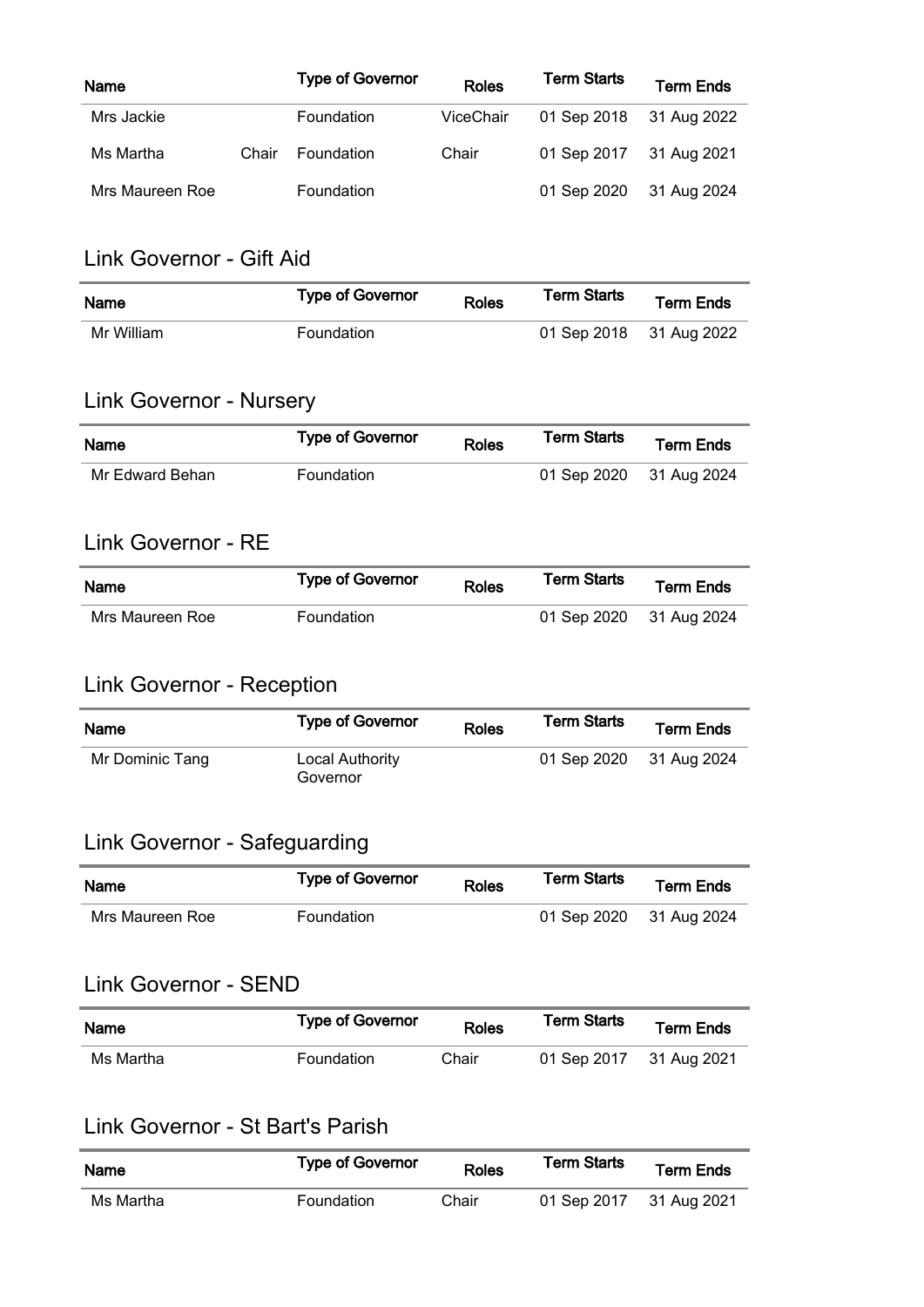#### Link Governor - Training

| <b>Name</b>     | <b>Type of Governor</b> | <b>Roles</b> | <b>Term Starts</b>      | <b>Term Ends</b> |
|-----------------|-------------------------|--------------|-------------------------|------------------|
| Mr Edward Behan | <b>Foundation</b>       |              | 01 Sep 2020 31 Aug 2024 |                  |

#### Link Governor - Year 1

| <b>Name</b> | <b>Type of Governor</b> | <b>Roles</b> | <b>Term Starts</b>      | <b>Term Ends</b> |
|-------------|-------------------------|--------------|-------------------------|------------------|
| Mr Pearse   | <b>Foundation</b>       |              | 01 Feb 2020 31 Aug 2023 |                  |

#### Link Governor - Year 2

| <b>Name</b> | <b>Type of Governor</b> | <b>Roles</b> | <b>Term Starts</b>      | <b>Term Ends</b> |
|-------------|-------------------------|--------------|-------------------------|------------------|
| Ms Martha   | Foundation              | Chair        | 01 Sep 2017 31 Aug 2021 |                  |

#### Link Governor - Year 3

| <b>Name</b> | <b>Type of Governor</b> | <b>Roles</b> | Term Starts             | <b>Term Ends</b> |
|-------------|-------------------------|--------------|-------------------------|------------------|
| Mr William  | Foundation              |              | 01 Sep 2018 31 Aug 2022 |                  |

#### Link Governor - Year 4

| <b>Name</b>     | <b>Type of Governor</b> | <b>Roles</b> | <b>Term Starts</b>      | <b>Term Ends</b> |
|-----------------|-------------------------|--------------|-------------------------|------------------|
| Mrs Maureen Roe | <b>Foundation</b>       |              | 01 Sep 2020 31 Aug 2024 |                  |

#### Link Governor - Year 5

| <b>Name</b> | <b>Type of Governor</b> | <b>Roles</b> | <b>Term Starts</b>      | <b>Term Ends</b> |
|-------------|-------------------------|--------------|-------------------------|------------------|
| Mrs Jackie  | Foundation              | ViceChair    | 01 Sep 2018 31 Aug 2022 |                  |

#### Link Governor - Year 6

| <b>Name</b> | <b>Type of Governor</b> | <b>Roles</b> | <b>Term Starts</b>      | <b>Term Ends</b> |
|-------------|-------------------------|--------------|-------------------------|------------------|
| Mrs Eleanor | Foundation              |              | 01 Sep 2020 31 Aug 2024 |                  |

#### Premises WG

| Name            | <b>Type of Governor</b> | <b>Roles</b> | Term Starts             | <b>Term Ends</b> |
|-----------------|-------------------------|--------------|-------------------------|------------------|
| Mr Edward Behan | <b>Foundation</b>       |              | 01 Sep 2020 31 Aug 2024 |                  |